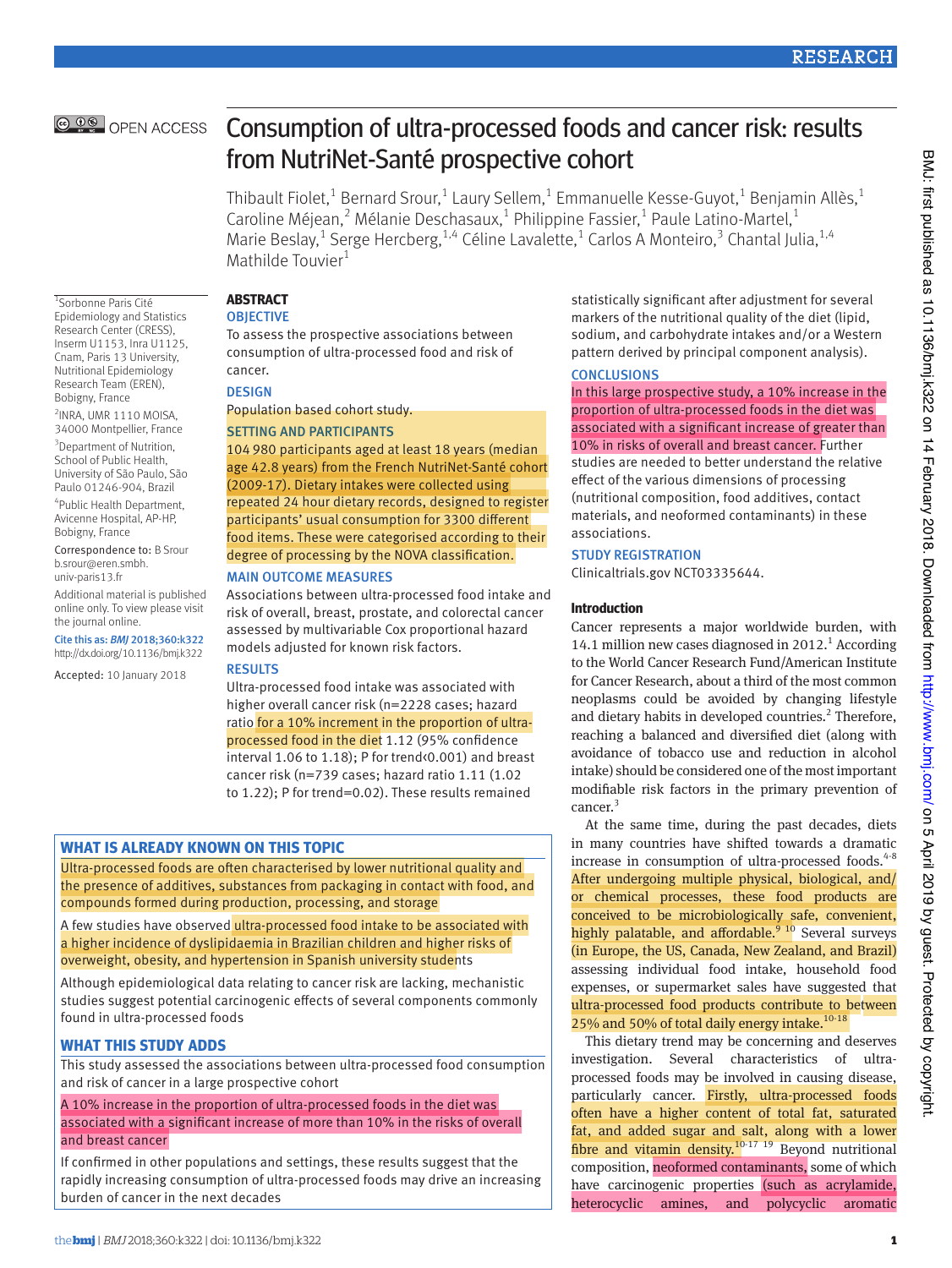hydrocarbons), are present in heat treated processed food products as a result of the **Maillard reaction.**<sup>20</sup> Secondly, the packaging of ultra-processed foods may contain some materials in contact with food for which carcinogenic and endocrine disruptor properties have been postulated, such as bisphenol  $A^{21}$  Finally, ultra-processed foods contain authorised,<sup>22</sup> but controversial, food additives such as sodium nitrite in processed meat or titanium dioxide (TiO<sub>2</sub>, white food pigment), for which carcinogenicity has been suggested in animal or cellular models.<sup>23</sup><sup>24</sup>

Studying potential effects on health of ultraprocessed foods is a very recent field of research, facilitated by the development of the NOVA classification of products according to their degree of food processing.<sup>9</sup> Nevertheless, epidemiological evidence linking intake of ultra-processed food to risk of disease is still very scarce and mostly based on cross sectional and ecological studies. $25-27$  The few studies performed observed that ultra-processed food intake was associated with a higher incidence of dyslipidaemia in Brazilian children and higher risks of overweight, obesity, and hypertension in a prospective cohort of Spanish university students.<sup>28-30</sup>

To our knowledge, this prospective study was the first to evaluate the association between the consumption of ultra-processed food products and the incidence of cancer, based on a large cohort study with detailed and up to date assessment of dietary intake.

#### **Methods**

#### Study population

The NutriNet-Santé study is an ongoing web based cohort launched in 2009 in France with the objective of studying the associations between nutrition and health, as well as the determinants of dietary behaviours and nutritional status. This cohort has been previously described in detail.<sup>31</sup> Briefly, participants aged over 18 years with access to the internet have been continuously recruited from among the general population since May 2009 by means of vast multimedia campaigns. All questionnaires are completed online using a dedicated website (www.etude-nutrinet-sante.fr). Participants are followed using an online platform connected to their email address. They can change their email address, phone number, or postal address at any time on the NutriNet-Santé website. Newsletters and alerts about new questionnaires are sent by email. In case of an "undelivered email" problem, participants are contacted by telephone and then by regular mail. The NutriNet-Santé study is conducted according to the Declaration of Helsinki guidelines, and electronic informed consent is obtained from each participant.

#### Data collection

At inclusion, participants completed a set of five questionnaires related to sociodemographic and lifestyle characteristics (for example, date of birth, sex, occupation, educational level, smoking status, number of children),<sup>32</sup> anthropometry (height, weight), dietary intakes (see below),  $3334$  physical activity (validated seven day International Physical Activity Questionnaire  $(IPAQ)$ ,<sup>35</sup> and health status (personal and family history of diseases, drug use including use of hormonal treatment for menopause and oral contraceptives, and menopausal status).

Participants were invited to complete a series of three non-consecutive, validated, web based 24 hour dietary records every six months (to vary the season of completion), randomly assigned over a two week period (two weekdays and one weekend day).<sup>36-38</sup> To be included in the nutrition component of the NutriNet-Santé cohort, only two dietary records were mandatory. We did not exclude participants if they did not complete all optional questionnaires. We averaged mean dietary intakes from all the 24 hour dietary records available during the first two years of each participant's followup and considered these as baseline usual dietary intakes in this prospective analysis. The NutriNet-Santé web based, self administered 24 hour dietary records have been tested and validated against an interview by a trained dietitian and against blood and urinary biomarkers.<sup>36</sup><sup>37</sup> Participants used the dedicated web interface to declare all food and drinks consumed during a 24 hour period for each of the three main meals (breakfast, lunch, dinner) and any other eating occasion. Portion sizes were estimated using previously validated photographs or usual containers.<sup>39</sup> We identified dietary under-reporting on the basis of the method proposed by Black, using the basal metabolic rate and Goldberg cutoff, and excluded under-reporters of energy intake.<sup>40</sup> We calculated mean daily alcohol, micronutrient and macronutrient, and energy intake by using the NutriNet-Santé food composition database, which contains more than 3300 different items. $41$  We estimated amounts consumed from composite dishes by using French recipes validated by nutrition professionals. Sodium intake was assessed via a specific module included in the 24 hour records, taking into account native sodium in foods, salt added during the cooking, and salt added on the plate. It has been validated against sodium urinary excretion biomarkers.<sup>37</sup>

#### Degree of food processing

We categorised all food and drink items of the NutriNet-Santé composition table into one of the four food groups in NOVA, a food classification system based on the extent and purpose of industrial food processing.<sup>9  $42\frac{43}{3}$ </sup> This study primarily focused on the "ultra-processed foods" NOVA group. This group includes mass produced packaged breads and buns; sweet or savoury packaged snacks; industrialised confectionery and desserts; sodas and sweetened drinks; meat balls, poultry and fish nuggets, and other reconstituted meat products transformed with addition of preservatives other than salt (for example, nitrites); instant noodles and soups; frozen or shelf stable ready meals; and other food products made mostly or entirely from sugar, oils and fats, and other substances not commonly used in culinary preparations such as hydrogenated oils, modified starches, and protein isolates. Industrial processes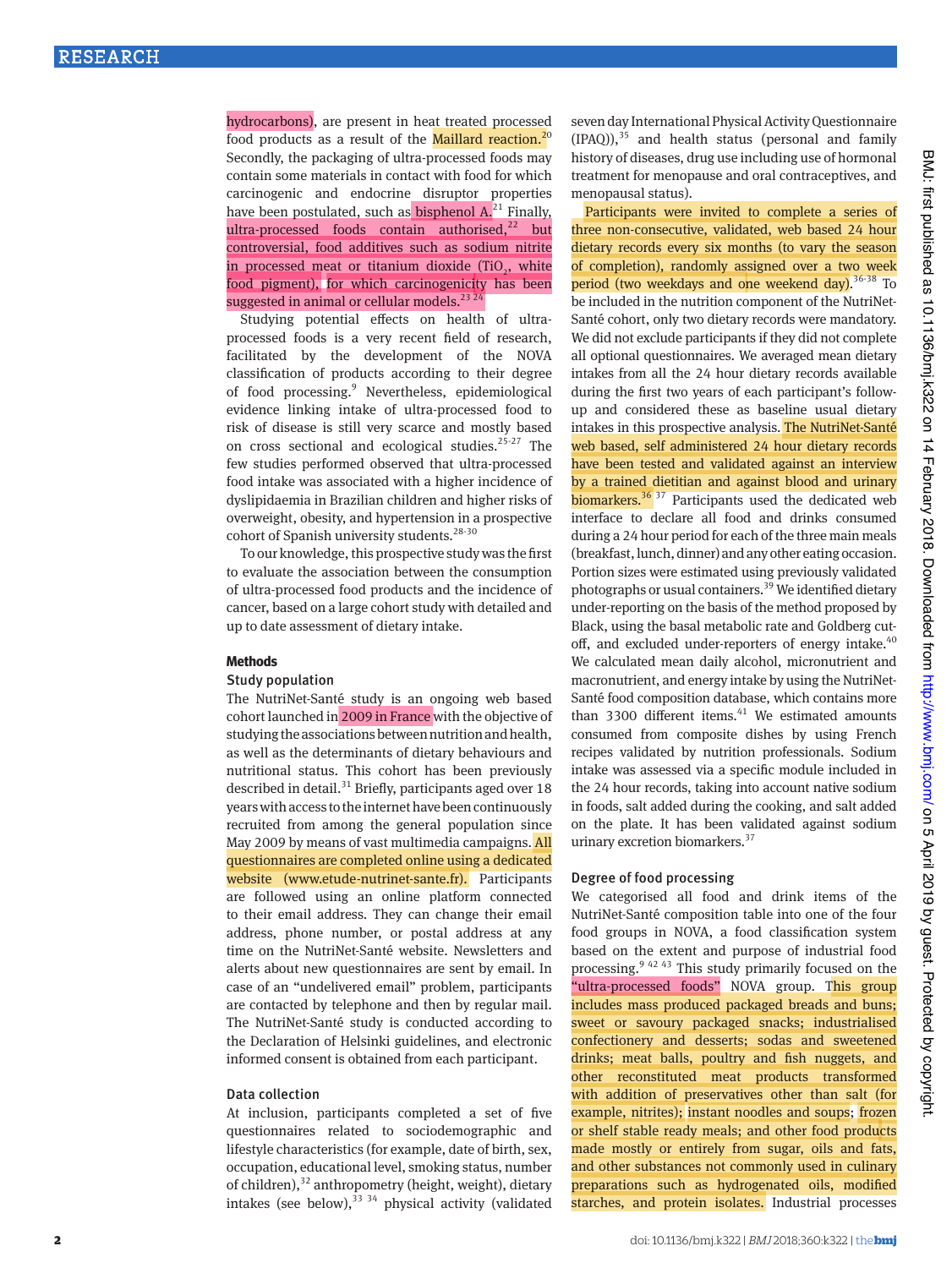notably include hydrogenation, hydrolysis, extruding, moulding, reshaping, and pre-processing by frying. Flavouring agents, colours, emulsifiers, humectants, non-sugar sweeteners, and other cosmetic additives are often added to these products to imitate sensorial properties of unprocessed or minimally processed foods and their culinary preparations or to disguise undesirable qualities of the final product.

The ultra-processed food group is defined by opposition to the other NOVA groups: "unprocessed or minimally processed foods" (fresh, dried, ground, chilled, frozen, pasteurised, or fermented staple foods such as fruits, vegetables, pulses, rice, pasta, eggs, meat, fish, or milk), "processed culinary ingredients" (salt, vegetable oils, butter, sugar, and other substances extracted from foods and used in kitchens to transform unprocessed or minimally processed foods into culinary preparations), and "processed foods" (canned vegetables with added salt, sugar coated dried fruits, meat products preserved only by salting, cheeses, freshly made unpackaged breads, and other products manufactured with the addition of salt, sugar, or other substances of the "processed culinary ingredients" group). As previously described, <sup>44</sup> we identified homemade and artisanal food preparations, decomposed them using standardised recipes, and applied the NOVA classification to their ingredients. Precision and examples are shown in appendix 1.

#### Case ascertainment

Participants self declared health events through the yearly health status questionnaire, through a specific check-up questionnaire for health events (every three months), or at any time through a specific interface on the study website. For each incident cancer declared, a physician from the study team contacted participants and asked them to provide any relevant medical records. If necessary, the study physicians contacted the patient's physician and/or hospitals to collect additional information. Afterwards, an expert committee of physicians reviewed all medical data. Our research team was the first in France to obtain the authorisation by decree in the Council of State (No 2013-175) to link data from our cohorts to medicoadministrative databases of the national health insurance system (SNIIRAM databases). We therefore completed declared health events with the information from these databases, thereby limiting any potential bias due to participants with cancer who may not report their disease to the study investigators. Lastly, we used an additional linkage to the French national cause specific mortality registry (CépiDC) to detect deaths and potentially missed cases of cancer for deceased participants. We classified cancer cases by using the international classification of diseases, 10th revision (ICD-10). In this study, we considered all first primary cancers diagnosed between the inclusion date and 1 January 2017 to be cases, except for basal cell skin carcinoma, which we did not consider as cancer.

We obtained medical records for more than 90% of cancer cases. Because of the high validity of self reports (95% of self reported cancers for which a medical record was obtained were confirmed by our physicians), we included as cases all participants who self reported incident cancers, unless they were identified as non-case participants by a pathology report, in which case we classified them as non-cases.

#### Statistical analysis

Up to 1 January 2017, we included 104 980 participants without cancer at baseline who provided at least two valid 24 hour dietary records during their two first years of follow-up. The flowchart is in appendix 2. For each participant, we calculated the proportion (percentage g/day) of ultra-processed foods in the total diet. We determined the proportion of ultra-processed foods in the diet by calculating a weight ratio rather than an energy ratio to take into account processed foods that do not provide any energy (in particular artificially sweetened drinks) and non-nutritional factors related to food processing (for example, neoformed contaminants, food additives, and alterations to the structure of raw foods). For all covariates except physical activity, less than 5% of values were missing and were imputed to the modal value (for categorical variables) or to the median (for continuous variables). Corresponding values are provided in the footnote to table 1. The proportion of missing values was higher for physical activity (14%), as the answers to all IPAQ questions were needed to calculate the score. To avoid massive imputation for a non-negligible number of participants or exclusion of those with missing data and risk of selection bias, we included a missing class into the models for this variable. We examined differences in participants' baseline characteristics between sex specific quarters of the proportion of ultra-processed food in the diet by using analysis of variance or  $\chi^2$  tests wherever appropriate. We used Cox proportional hazards models with age as the primary timescale to evaluate the association between the proportion of ultra-processed foods in the diet (coded as a continuous variable or as sex specific quarters) and incidence of overall, breast, prostate, and colorectal cancer. In these models, cancers at other locations than the one studied were censored at the date of diagnosis (that is, we considered them to be non-cases for the cancer of interest and they contributed person years until the date of diagnosis of their cancer). We estimated hazard ratios and 95% confidence intervals with the lowest quarter as the reference category. We generated log-log (survival) versus log-time plots to confirm risk proportionality assumptions. We tested for linear trend by using the ordinal score on sex specific quarters of ultra-processed food. Participants contributed person time until the date of diagnosis of cancer, the date of last completed questionnaire, the date of death, or 1 January 2017, whichever occurred first. Breast cancer analyses were additionally stratified by menopausal status. For these, women contributed person time to the "premenopause model" until their age at menopause and to the "postmenopause model" from their age at menopause. We determined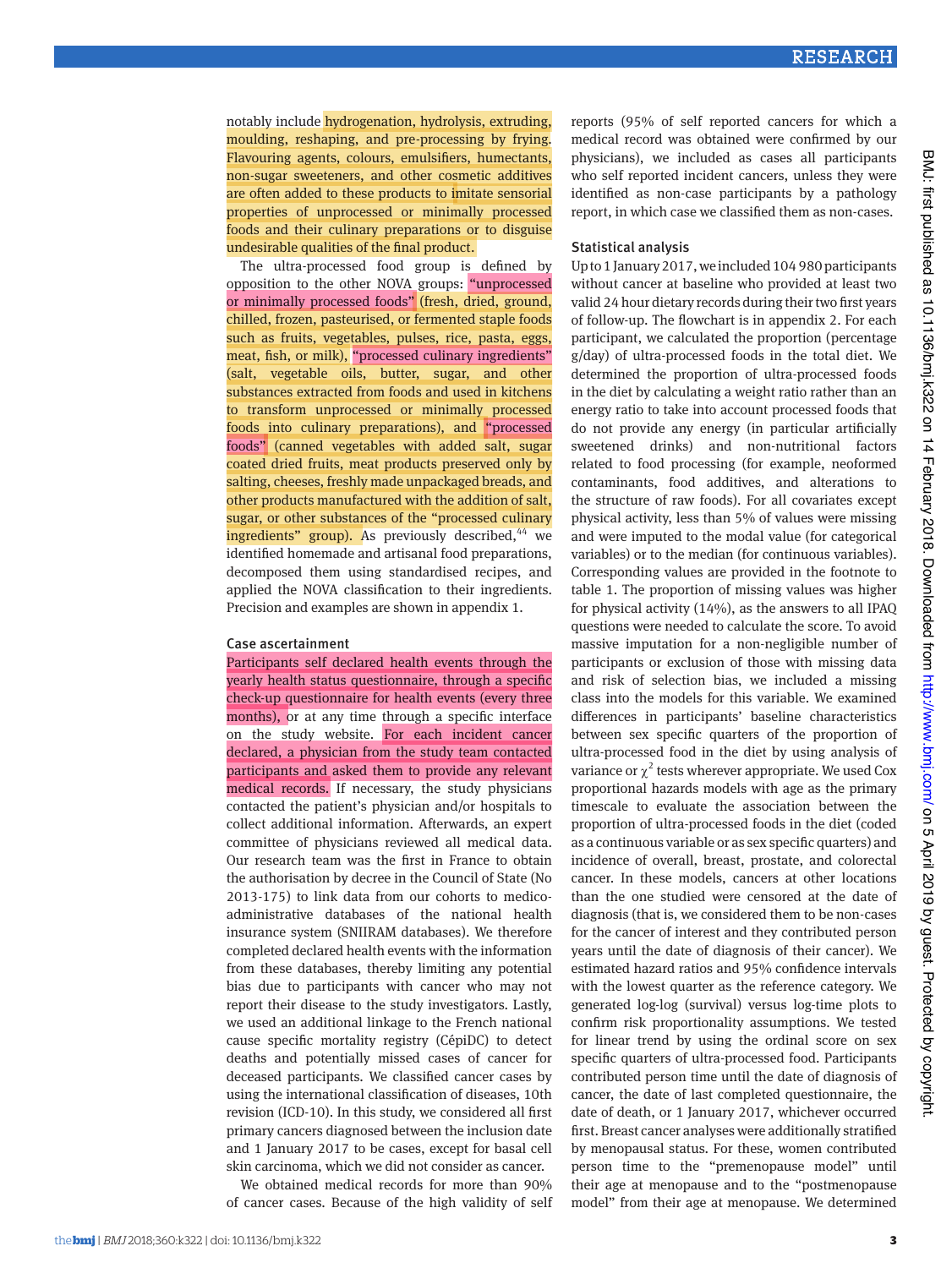## RESEARCH

Table 1 | Baseline characteristics of study population according to sex specific quarters of ultra-processed food consumption (n=104980), NutriNet-Santé cohort, France, 2009-17\*. Values are numbers (percentages) unless stated otherwise

|                                                 |                  | Quarters of ultra-processed food consumptiont |                |                |                |                          |  |  |
|-------------------------------------------------|------------------|-----------------------------------------------|----------------|----------------|----------------|--------------------------|--|--|
| Characteristics                                 | All participants | $1(n=26244)$                                  | $2(n=26245)$   | $3(n=26246)$   | $4(n=26245)$   | P for trend‡             |  |  |
| Mean (SD) age, years                            | 42.8 (14.8)      | 47.9(13.5)                                    | 45.0 (14.0)    | 42.0(14.4)     | 36.5(13.6)     | < 0.001                  |  |  |
| Female sex                                      | 82 159 (78.3)    | 20539 (78.3)                                  | 20 540 (78.3)  | 20541 (78.3)   | 20542 (78.3)   |                          |  |  |
| Mean (SD) height, cm                            | 166.8(8.1)       | 166.3(8.0)                                    | 166.7(8.0)     | 167.0(8.1)     | 167.3(8.2)     | < 0.001                  |  |  |
| Mean (SD) body mass index                       | 23.8(4.6)        | 23.8(4.3)                                     | 23.8(4.4)      | 23.8(4.5)      | 23.8(5.0)      | 0.9                      |  |  |
| Family history of cancer§                       | 35 668 (34.0)    | 10542 (40.2)                                  | 9624(36.7)     | 8625 (32.9)    | 6877 (26.2)    | < 0.001                  |  |  |
| Higher education:                               |                  |                                               |                |                |                |                          |  |  |
| <b>No</b>                                       | 19 357 (18.4)    | 5154 (19.6)                                   | 4961 (18.9)    | 4637 (17.7)    | 4605 (17.6)    | 0.01                     |  |  |
| Yes, <2 years                                   | 18076 (17.2)     | 3938 (15.0)                                   | 4091 (15.6)    | 4426 (16.9)    | 5621 (21.4)    |                          |  |  |
| Yes, $\geq$ years                               | 67 547 (64.3)    | 17 152 (65.4)                                 | 17 193 (65.5)  | 17 183 (65.5)  | 16019 (61.0)   |                          |  |  |
| Smoking status:                                 |                  |                                               |                |                |                | < 0.001                  |  |  |
| Current                                         | 17763 (16.9)     | 4127 (15.7)                                   | 4065(15.5)     | 4266 (16.3)    | 5305 (20.2)    |                          |  |  |
| Never/former                                    | 87 217 (83.1)    | 22 117 (84.3)                                 | 22 180 (84.5)  | 21980 (83.8)   | 20940 (79.8)   |                          |  |  |
| IPAQ physical activity level:                   |                  |                                               |                |                |                | < 0.001                  |  |  |
| High                                            | 29 603 (28.2)    | 8753 (33.4)                                   | 7762 (29.6)    | 6983 (26.6)    | 6105 (23.3)    |                          |  |  |
| Moderate                                        | 38874 (37.0)     | 9620 (36.7)                                   | 9953 (37.9)    | 9814 (37.4)    | 9487 (36.2)    |                          |  |  |
| Low                                             | 21888 (20.9)     | 4407 (16.8)                                   | 5152 (19.6)    | 5839 (22.3)    | 6490 (24.7)    |                          |  |  |
| Mean (SD) energy intake without alcohol, kcal/d | 1879.0 (473.7)   | 1810.6 (454.1)                                | 1881.1 (457.7) | 1908.5 (472.3) | 1915.8 (501.8) | < 0.001                  |  |  |
| Mean (SD) alcohol intake, g/d                   | 7.8(11.9)        | 9.3(13.3)                                     | 8.5(11.9)      | 7.5(11.3)      | 5.9(10.5)      | < 0.001                  |  |  |
| Mean (SD) total lipid intake, g/d               | 80.5(25.5)       | 76.0(24.3)                                    | 80.3(24.4)     | 82.1(25.3)     | 83.4 (27.3)    | < 0.001                  |  |  |
| Mean (SD) carbohydrate intake, g/d              | 195.4 (57.9)     | 184.6 (57.8)                                  | 193.9 (55.3)   | 199.3 (56.6)   | 203.6 (60.2)   | < 0.001                  |  |  |
| Mean (SD) sodium intake, mg/d                   | 2700.1 (893.1)   | 2589.3 (881.6)                                | 2731.8 (871.0) | 2761.9 (884.1) | 2717.7 (925.0) | < 0.001                  |  |  |
| Mean (SD) No of children                        | 1.3(1.2)         | 1.6(1.2)                                      | 1.4(1.2)       | 1.3(1.2)       | 1.0(1.2)       | < 0.001                  |  |  |
| Menopausal status:**                            |                  |                                               |                |                |                |                          |  |  |
| Premenopausal                                   | 57 408 (69.9)    | 11797 (57.4)                                  | 13 497 (65.7)  | 14961 (72.8)   | 17 153 (83.5)  |                          |  |  |
| Perimenopausal                                  | 4282 (5.2)       | 1471(7.2)                                     | 1148 (5.6)     | 997 (4.9)      | 666(3.2)       | < 0.001                  |  |  |
| Postmenopausal                                  | 20469 (24.9)     | 7271 (35.4)                                   | 5895 (28.7)    | 4582 (22.3)    | 2721(13.3)     |                          |  |  |
| Use of hormonal treatment for menopause**       | 4324 (5.3)       | 1602(7.8)                                     | 1242(6.1)      | 932(4.5)       | 548(2.7)       | < 0.001                  |  |  |
| Oral contraception**                            | 23073 (22.0)     | 3779 (14.4)                                   | 4990 (19.0)    | 6209 (23.7)    | 8095 (30.8)    | < 0.001                  |  |  |
| Mean (SD) ultra-processed food, %               | 18.7(10.1)       | 8.5(2.5)                                      | 14.3(1.4)      | 19.8(1.9)      | 32.3(9.8)      | $\overline{\phantom{a}}$ |  |  |

IPAQ=International Physical Activity Questionnaire.

\*For all covariates except physical activity, a very low proportion of values were missing (0-5%); these were replaced by modal value in study population: "≥2 years of higher education" for educational level, 0 for No of biological children, 22.9 for body mass index, 166 cm for height, and non-smoker for smoking status.

†Sex specifc quarters of proportion of ultra-processed food intake in total quantity of food consumed; sex specifc cut-ofs for quarters of ultra-processed proportions were 11.8%, 16.8%, and

23.3% in men and 11.8%, 16.8%, and 23.4% in women.

‡P value for comparison between sex specific quarters of ultra-processed food consumption, by Fisher test or x<sup>2</sup> test where appropriate.

§Among frst degree relatives.

¶Available for 90 365 participants; participants were categorised into "high," "moderate," and "low" categories according to IPAQ guidelines.<sup>35</sup>

\*\*Among women.

age at menopause by using the yearly health status questionnaires completed during follow-up.

Models were adjusted for age (timescale), sex, body mass index  $(kg/m^2)$ , continuous), height (cm, continuous), physical activity (high, moderate, low, calculated according to IPAQ recommendations $35$ ), smoking status (never or former smokers, current smokers), number of 24 hour dietary records (continuous), alcohol intake (g/d, continuous), energy intake (without alcohol, kcal/d, continuous), family history of cancer (yes/no), and educational level (less than high school degree, less than two years after high school degree, two or more years after high school degree). For breast cancer analyses, we made additional adjustments for the number of biological children (continuous), menopausal status at baseline (menopausal/perimenopausal/nonmenopausal), hormonal treatment for menopause at baseline (for postmenopausal analyses, yes/no), and oral contraception use at baseline (for premenopausal analyses, yes/no) (model 1=main model). To test for the potential influence of the nutritional quality of the diet in the relation between intake of ultra-processed food and risk of cancer, this model was additionally

adjusted for lipid, sodium, and carbohydrate intakes (model 2), for a Western dietary pattern derived from principal component analysis (model 3) (details in appendix 3), or for all these nutritional factors together (model 4). In addition, we did mediation analyses according to the method proposed by Lange et al to evaluate the direct and indirect effect of the relation between the exposure and the outcome through the following nutritional mediators: intakes of sodium, total lipids, saturated, mono-unsaturated and polyunsaturated fatty acids, carbohydrates, and a Westerntype dietary pattern.<sup>45</sup> The methods are described in appendix 4.

We did sensitivity analyses based on model 1 by excluding cases of cancer diagnosed during the first two years of each participant's follow-up to avoid reverse causality bias, testing sex specific fifths of the proportion of ultra-processed foods in the diet instead of sex specific quarters, and testing further adjustments for prevalent depression at baseline (yes/no), dietary supplement use at baseline (yes/no), healthy dietary pattern (continuous, details in appendix 3), number of cigarettes smoked in pack years (continuous), overall fruit and vegetable consumption (continuous), and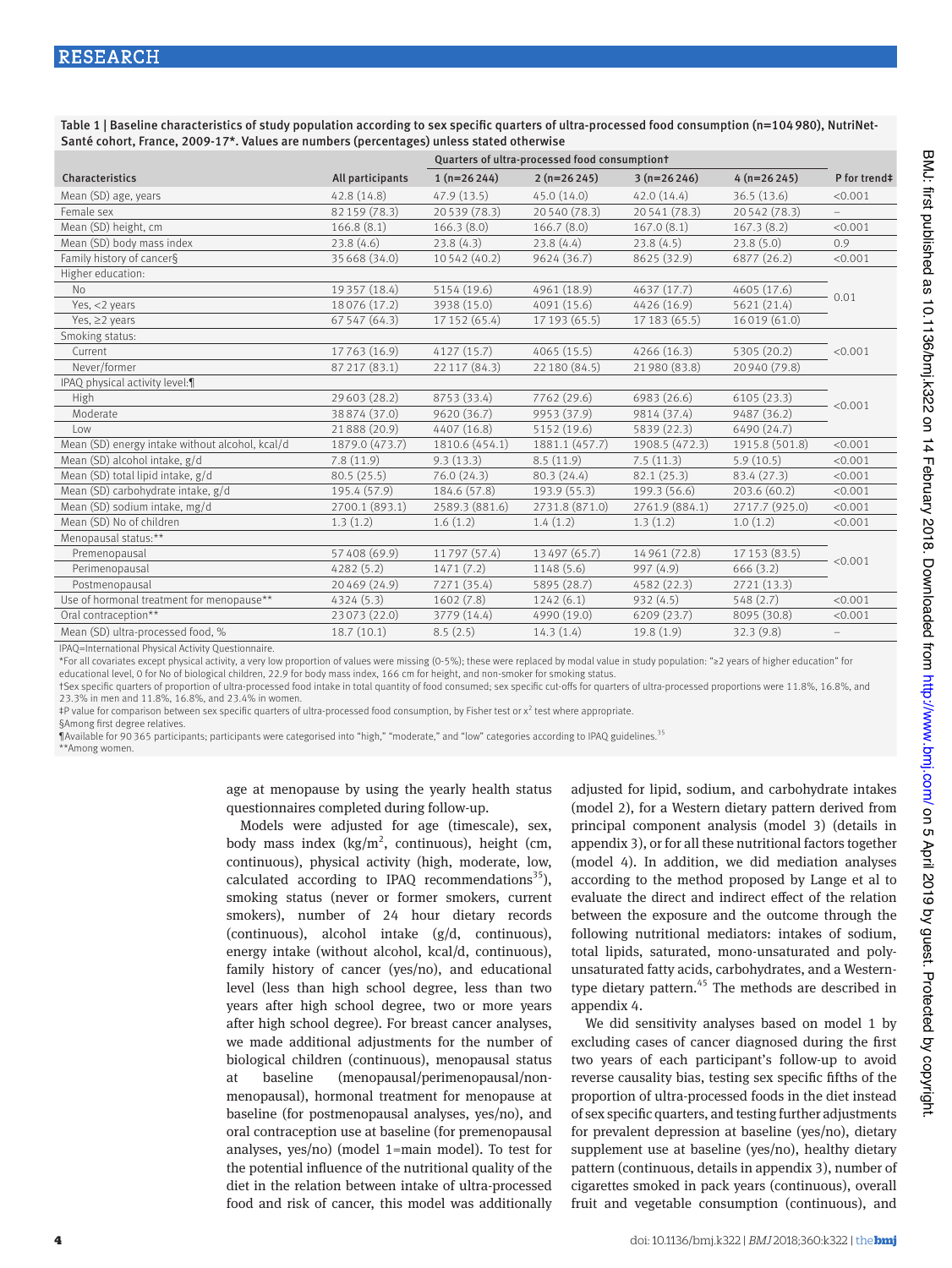season of inclusion in the cohort (spring/summer/ autumn/winter). We also investigated the association between ultra-processed food and overall cancer risk separately in different strata of the population: men, women, younger adults (under 40 years), older adults (40 years or over), smokers, non-smokers, participants with a high level of physical activity, and those with a low to moderate level of physical activity. We also tested models after restriction of the study population to the participants with at least six 24 hour dietary records during the first two years of follow-up. Similarly, we tested models including all participants with at least one 24 hour dietary record during the first two years of follow-up. We also tested associations between the quantity (g/d) of each ultra-processed food group and risk of cancer.

Secondary analyses tested the associations between the proportion in the diet of each of the three other NOVA categories of food processing (continuous) and risk of cancer, using multivariate Cox models adjusted for model 1 covariates. All tests were two sided, with P<0.05 considered to be statistically significant. We used SAS version 9.4 for the analyses.

#### Patient involvement

The research question developed in this article corresponds to a strong concern of the participants involved in the NutriNet-Santé cohort and of the public in general. The results of this study will be disseminated to the NutriNet-Santé participants through the cohort website, public seminars, and a press release.

#### **Results**

A total of 104 980 participants (22 821 (21.7%) men and 82 159 (78.3%) women) were included in the study. The mean age of participants was 42.8 (SD 14.8, range 18.0-72.8) years. The mean number of dietary records per participant over their first two years of follow-up was 5.4 (SD 2.9); the minimum was 2, but it represented only 7.2% (7558/104 980) of the participants. After the launching of the study by the end of May 2009, half of the records were filled between June and November and the other half between December and May. Table 1 shows the main baseline characteristics of participants according to quarters of the proportion of ultra-processed foods in the diet. Compared with the lowest quarter, participants in the highest quarter of ultra-processed food intake tended to be younger, current smokers, and less educated, with less family history of cancer and a lower physical activity level. Furthermore, they had higher intakes of energy, lipids, carbohydrates, and sodium, along with lower alcohol intake. Although there was a higher proportion of women than men in this cohort, the contribution of ultra-processed foods to the overall diet was very similar between men and women (18.74% for men and 18.71% for women; P=0.7). The distribution of the proportion of ultra-processed food in the diet in the study population is shown in appendix 5. Main food groups contributing to ultra-processed food intake were sugary products (26%) and drinks (20%),



Fig 1 | Relative contribution of each food group to ultra-processed food consumption in diet

followed by starchy foods and breakfast cereals (16%) and ultra-processed fruits and vegetables (15%) (fig 1).

During follow-up (426 362 person years, median follow-up time five years), 2228 first incident cases of cancer were diagnosed and validated, among which were 739 breast cancers (264 premenopausal, 475 postmenopausal), 281 prostate cancers, and 153 colorectal cancers. Among these 2228 cases, 108 (4.8%) were identified during mortality followup with the national CépiDC database. The dropout rate in the NutriNet-Santé cohort was 6.7%. Table 2 shows associations between the proportion of ultraprocessed foods in the diet and risks of overall, breast, prostate, and colorectal cancer. Figure 2 shows the corresponding cumulative incidence curves. In model 1, ultra-processed food intake was associated with increased risks of overall cancer (hazard ratio for a 10 point increment in the proportion of ultra-processed foods in the diet 1.12 (95% confidence interval 1.06 to 1.18), P<0.001) and breast cancer (1.11 (1.02 to 1.22), P=0.02). The latter association was more specifically observed for postmenopausal breast cancer (P=0.04) but not for premenopausal breast cancer (P=0.2). The association with overall cancer risk was statistically significant in all strata of the population investigated, after adjustment for model 1 covariates: in men (hazard ratio for a 10 point increment in the proportion of ultra-processed foods in the diet 1.12 (1.02 to 1.24), P=0.02, 663 cases and 22 158 non-cases), in women (1.13 (1.06 to 1.20), P<0.001, 1565 cases and 80 594 non-cases), in younger adults (<40 years old 1.21 (1.09 to 1.35), P<0.001, 287 cases and 48 627 noncases), in older adults ( $\geq 40$  years old, 1.09 (1.03 to 1.16), P=0.03, 1941 cases and 54 485 non-cases), in smokers (including adjustment for pack years of cigarettes smoked 1.18 (1.04 to 1.33), P=0.01, 255 cases and 15 355 non-cases), in non-smokers (1.11 (1.05 to 1.17), P<0.001, 1943 cases and 85 219 noncases), in participants with low to moderate levels of physical activity (1.07 (1.00 to 1.15), P=0.04, 1216 cases and 59 546 non-cases), and in those with a high level of physical activity (1.19 (1.09 to 1.30), P<0.001, 744 cases and 28 859 non-cases).

More specifically, ultra-processed fats and sauces  $(P=0.002)$  and sugary products  $(P=0.03)$  and drinks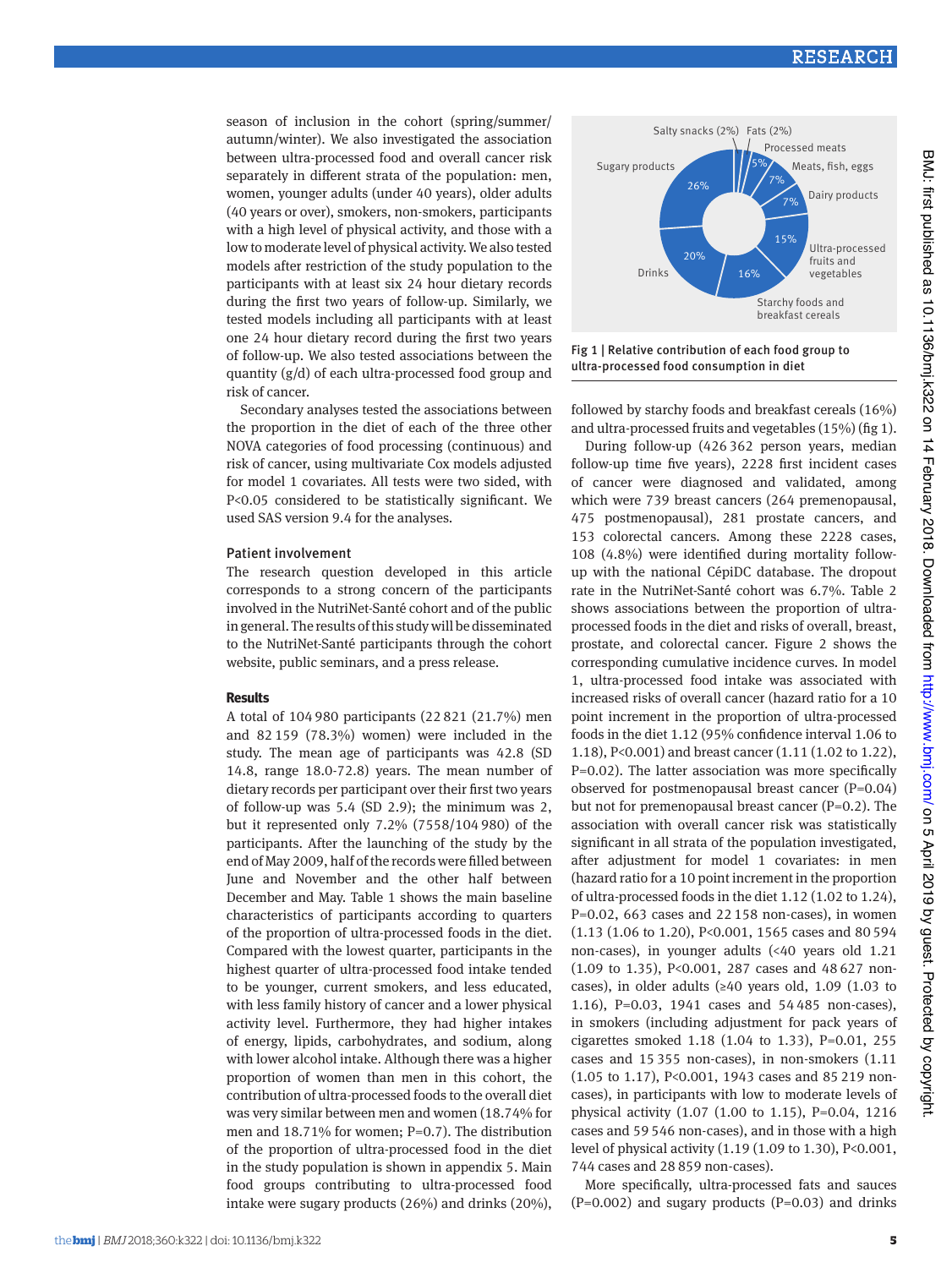Table 2 | Associations between ultra-processed food intake and risk of overall, prostate, colorectal, and breast cancer, from multivariable Cox proportional hazard models\*, NutriNet-Santé cohort, France, 2009-17 (n=104980)

|                              | Proportion of ultra-processed food intake in the diet |             |                        |                     |                               |                               |       |  |  |  |
|------------------------------|-------------------------------------------------------|-------------|------------------------|---------------------|-------------------------------|-------------------------------|-------|--|--|--|
|                              |                                                       |             | Sex specific quarters# |                     |                               |                               |       |  |  |  |
|                              | Continuoust                                           |             | $\mathbf{1}$           | $\overline{2}$      | $\overline{\mathbf{3}}$       | 4                             |       |  |  |  |
|                              | HR (95% CI)                                           | P for trend | <b>HR</b>              | HR (95% CI)         | HR (95% CI)                   | P for trend HR (95% CI)       |       |  |  |  |
| All cancers                  |                                                       |             |                        |                     |                               |                               |       |  |  |  |
| No of cases/non-cases        | 2228/102752                                           |             | 712/25532              | 607/25638           | 541/25705                     | 368/25877                     |       |  |  |  |
| Model 1                      | 1.12 (1.06 to 1.18)                                   | (0.001)     | $\mathbf{1}$           | 0.99 (0.89 to 1.11) | 1.10 (0.99 to 1.24)           | 1.21 (1.06 to 1.38)           | 0.002 |  |  |  |
| Model 2                      | 1.12 (1.07 to 1.18)                                   | (0.001)     | $\mathbf{1}$           | 1.00 (0.90 to 1.11) | 1.11 (0.99 to 1.25)           | 1.23 (1.08 to 1.40)           | 0.001 |  |  |  |
| Model 3                      | 1.12 (1.06 to 1.18)                                   | (0.001)     | $\mathbf{1}$           | 0.99 (0.89 to 1.11) | $1.01$ (0.98 to 1.23)         | 1.21 (1.06 to 1.38)           | 0.002 |  |  |  |
| Model 4                      | 1.13 (1.07 to 1.18)                                   | 0.001       | $\mathbf{1}$           | 1.00 (0.90 to 1.11) | 1.11 (0.99 to 1.24)           | 1.23 (1.08 to 1.40)           | 0.001 |  |  |  |
| Prostate cancer              |                                                       |             |                        |                     |                               |                               |       |  |  |  |
| No of cases/non-cases        | 281/22540                                             |             | 96/5609                | 96/5609             | 59/5647                       | 30/5675                       |       |  |  |  |
| Model 1                      | 0.98 (0.83 to 1.16)                                   | 0.8         | $\mathbf{1}$           | 1.18 (0.89 to 1.57) | 0.95 (0.69 to 1.32)           | 0.93 (0.61 to 1.40)           | 0.6   |  |  |  |
| Model 2                      | 0.98 (0.83 to 1.16)                                   | 0.8         | $\mathbf{1}$           | 1.18 (0.89 to 1.57) | 0.95 (0.69 to 1.32)           | $0.93(0.61 \text{ to } 1.40)$ | 0.6   |  |  |  |
| Model 3                      | 0.98 (0.83 to 1.15)                                   | 0.8         | $\mathbf{1}$           | 1.18 (0.89 to 1.56) | 0.95 (0.68 to 1.31)           | 0.92 (0.61 to 1.39)           | 0.6   |  |  |  |
| Model 4                      | $0.98(0.83 \text{ to } 1.16)$                         | 0.8         | $\mathbf{1}$           | 1.18 (0.89 to 1.57) | $0.95(0.68 \text{ to } 1.32)$ | $0.93(0.61 \text{ to } 1.40)$ | 0.6   |  |  |  |
| Colorectal cancer            |                                                       |             |                        |                     |                               |                               |       |  |  |  |
| No of cases/non-cases        | 153/104827                                            |             | 48/26 196              | 43/26 202           | 36/26 210                     | 26/26 219                     |       |  |  |  |
| Model 1                      | 1.13 (0.92 to 1.38)                                   | 0.2         | $\mathbf{1}$           | 1.10 (0.72 to 1.66) | 1.17 (0.76 to 1.81)           | 1.49 (0.92 to 2.43)           | 0.1   |  |  |  |
| Model 2                      | 1.16 (0.95 to 1.42)                                   | 0.1         | $\mathbf{1}$           | 1.12 (0.74 to 1.70) | 1.22 (0.79 to 1.90)           | 1.59 (0.97 to 2.60)           | 0.07  |  |  |  |
| Model 3                      | 1.13 (0.92 to 1.38)                                   | 0.2         | $\mathbf{1}$           | 1.09 (0.92 to 1.38) | 1.16 (0.75 to 1.80)           | 1.48 (0.91 to 2.41)           | 0.1   |  |  |  |
| Model 4                      | 1.16 (0.95 to 1.42)                                   | 0.1         | $\mathbf{1}$           | 1.12 (0.74 to 1.70) | 1.22 (0.79 to 1.89)           | 1.23 (1.08 to 1.40)           | 0.07  |  |  |  |
| <b>Breast cancer</b>         |                                                       |             |                        |                     |                               |                               |       |  |  |  |
| No of cases/non-cases        | 739/81420                                             |             | 247/20292              | 202/20338           | 179/20361                     | 111/20429                     |       |  |  |  |
| Model 1                      | 1.11 (1.02 to 1.22)                                   | 0.02        | $\mathbf{1}$           | 0.97 (0.81 to 1.17) | 1.10 (0.90 to 1.34)           | 1.14 (0.91 to 1.44)           | 0.2   |  |  |  |
| Model 2                      | 1.11(1.01 to 1.21)                                    | 0.03        | $\mathbf{1}$           | 0.96 (0.80 to 1.16) | 1.09 (0.89 to 1.32)           | 1.12 (0.89 to 1.42)           | 0.2   |  |  |  |
| Model 3                      | 1.11 (1.02 to 1.22)                                   | 0.02        | $\mathbf{1}$           | 0.97 (0.80 to 1.17) | 1.09 (0.90 to 1.33)           | 1.14 (0.91 to 1.44)           | 0.2   |  |  |  |
| Model 4                      | 1.11 (1.01 to 1.21)                                   | 0.03        | $\mathbf{1}$           | 0.96 (0.80 to 1.16) | 1.08 (0.89 to 1.32)           | 1.13 (0.89 to 1.42)           | 0.2   |  |  |  |
| Premenopausal breast cancer  |                                                       |             |                        |                     |                               |                               |       |  |  |  |
| No of cases/non-cases        | 264/57 151                                            |             | 90/14 263              | 70/14 284           | 55/14299                      | 49/14305                      |       |  |  |  |
| Model 1                      | 1.09 (0.95 to 1.25)                                   | 0.2         | $\mathbf{1}$           | 0.91 (0.67 to 1.25) | 0.92 (0.65 to 1.29)           | 1.30 (0.90 to 1.86)           | 0.3   |  |  |  |
| Model 2                      | 1.07 (0.93 to 1.23)                                   | 0.4         | $\mathbf{1}$           | 0.90 (0.66 to 1.24) | 0.90 (0.64 to 1.27)           | 1.25 (0.87 to 1.80)           | 0.4   |  |  |  |
| Model 3                      | 1.09 (0.95 to 1.26)                                   | 0.2         | $\mathbf{1}$           | 0.91 (0.67 to 1.25) | 0.92 (0.66 to 1.30)           | 1.30 (0.91 to 1.88)           | 0.3   |  |  |  |
| Model 4                      | 1.08 (0.94 to 1.24)                                   | 0.3         | $\mathbf{1}$           | 0.91 (0.66 to 1.24) | 0.91 (0.64 to 1.28)           | 1.27 (0.88 to 1.83)           | 0.4   |  |  |  |
| Postmenopausal breast cancer |                                                       |             |                        |                     |                               |                               |       |  |  |  |
| No of cases/non-cases        | 475/29191                                             |             | 107/7309               | 128/7289            | 123/7294                      | 117/7299                      |       |  |  |  |
| Model 1                      | 1.13 (1.01 to 1.27)                                   | 0.04        | $\mathbf{1}$           | 1.23 (0.95 to 1.60) | 1.28 (0.98 to 1.66)           | 1.39 (1.07 to 1.82)           | 0.02  |  |  |  |
| Model 2                      | 1.13(1.00 to 1.27)                                    | 0.05        | $\mathbf{1}$           | 1.23 (0.95 to 1.60) | 1.27 (0.98 to 1.65)           | 1.39 (1.05 to 1.81)           | 0.02  |  |  |  |
| Model 3                      | 1.13 (1.00 to 1.27)                                   | 0.04        | $\mathbf{1}$           | 1.23 (0.95 to 1.59) | 1.27 (0.98 to 1.65)           | 1.38 (1.06 to 1.81)           | 0.02  |  |  |  |
| Model 4                      | 1.13 (1.00 to 1.27)                                   | 0.05        | $\mathbf{1}$           | 1.23 (0.95 to 1.59) | 1.27 (0.97 to 1.65)           | 1.38 (1.05 to 1.81)           | 0.02  |  |  |  |

HR=hazard ratio.

\*Model 1=multivariable Cox proportional hazard model adjusted for age (timescale), sex, energy intake without alcohol, number of 24 hour dietary records, smoking status, educational level, physical activity, height, body mass index, alcohol intake, and family history of cancers; breast cancer models were additionally adjusted for menopausal status, hormonal treatment for menopause, oral contraception, and number of children. Model 2=model 1 plus intakes of lipids, sodium, and carbohydrates. Model 3=model 1 plus Western dietary pattern (derived by factor analysis). Model 4=model 1 plus intakes of lipids, sodium, and carbohydrates and Western dietary pattern (derived by factor analysis). Pearson correlation coefficients with Western dietary pattern were 0.5 for dietary lipids, 0.6 for sodium, and 0.40 for carbohydrates.

†Hazard ratio for increase of 10% in proportion of ultra-processed food intake in diet.

‡Sex specifc cut-ofs for quarters of ultra-processed proportions were 11.8%, 16.8%, and 23.3% in men and 11.8%, 16.8%, and 23.4% in women. In premenopausal women, cut-ofs were 12.8%, 18.1%, and 25.0%. In postmenopausal women, cut-ofs were 10.1%, 14.3%, and 19.5%.



Fig 2 | Cumulative cancer incidence (overall cancer risk) according to quarters of proportion of ultra-processed food in diet

(P=0.005) were associated with an increased risk of overall cancer, and ultra-processed sugary products were associated with risk of breast cancer (P=0.006) (appendix 6).

Further adjustment for several indicators of the nutritional quality of the diet (lipid, sodium, and salt intakes—model 2; Western pattern—model 3; or both—model 4) did not modify these findings. The Pearson correlation coefficient between the proportion of ultra-processed food in the diet and the Western dietary pattern was low (0.06). Consistently, analyses performed according to the method proposed by Lange et al to assess a potential mediation of the relation between ultra-processed food and risk of cancer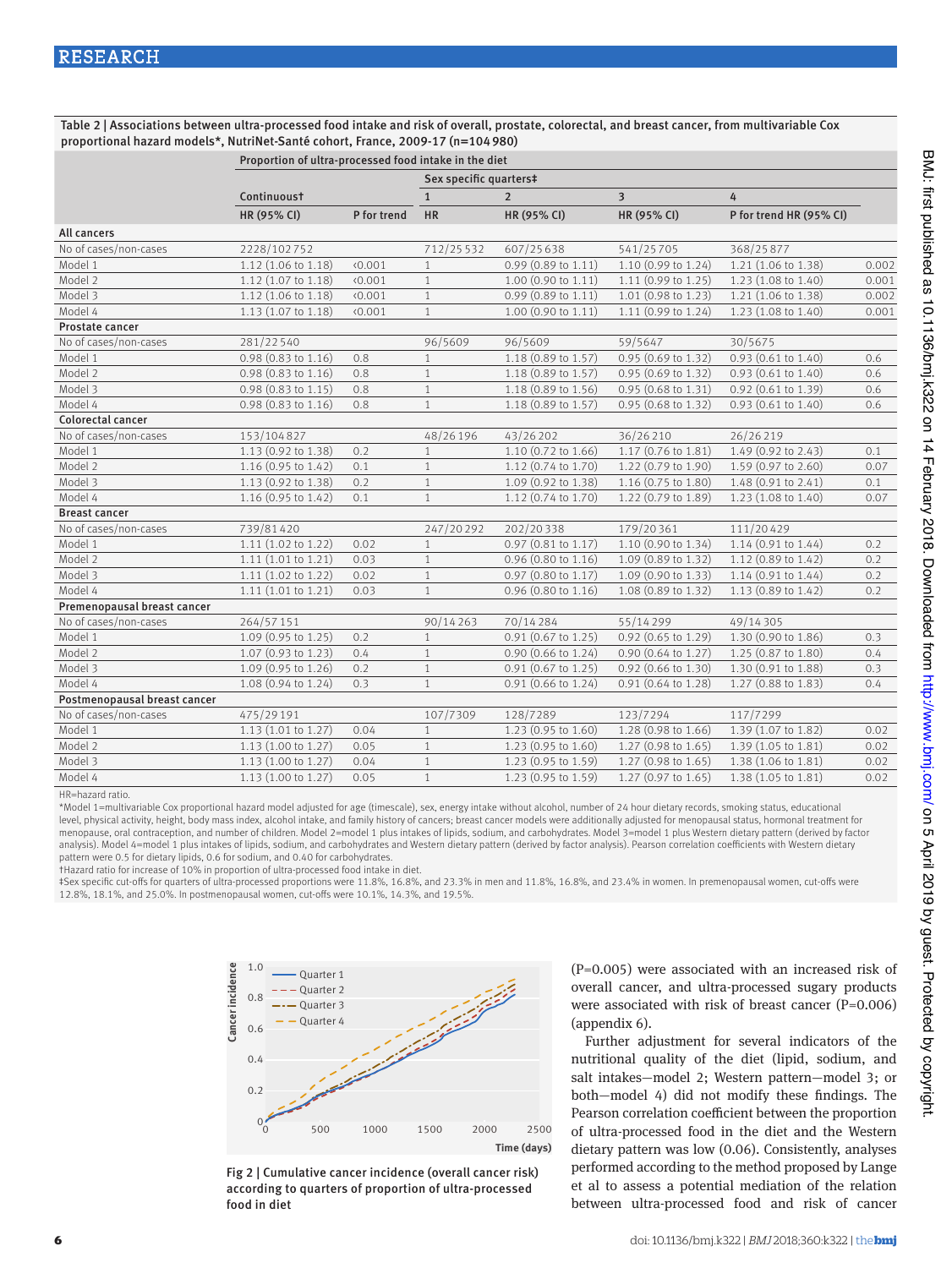by these nutritional factors showed no statistically significant mediation effect of any of the factors tested.<sup>45</sup> The mediated effects ranged between 0% and 2%, with all P>0.05 (appendix 4).

No association was statistically significant for prostate and colorectal cancers. However, we observed a borderline non-significant trend of increased risk of colorectal cancer associated with ultra-processed food intake (hazard ratio for quarter 4 versus quarter 1: 1.23 (1.08 to 1.40), P for trend=0.07) in model 4.

Sensitivity analyses (adjusted for model 1 covariates, data not tabulated) excluding cancer cases diagnosed during the first two years of follow-up provided similar results (hazard ratio for a 10 point increment in the proportion of ultra-processed foods in the diet 1.10 (1.03 to 1.17), P=0.005 for overall cancer risk, 1367 cases and 102 502 non-cases included; 1.15 (1.03 to 1.29), P=0.02 for breast cancer risk, 441 cases and 80 940 non-cases included). Similarly, results were unchanged when we excluded non-validated cancer cancers (hazard ratio for a 10 point increment in the proportion of ultra-processed foods in the diet 1.11 (1.05 to 1.17), P<0.001 for overall cancer risk, 1967 cases and 102 752 non-cases included; 1.12 (1.02 to 1.23), P=0.02 for breast cancer risk, 677 cases and 81 274 non-cases included).

We obtained similar results when we included only participants with at least six 24 hour records (overall cancer risk: hazard ratio for a 10 point increment in the proportion of ultra-processed foods in the diet 1.13 (1.06 to 1.21), P<0.001, 1494 cases and 47 920 noncases included) and when we re-included participants with only one 24 hour record (overall cancer risk: 1.11 (1.06 to 1.16), P<0.001, 2383 cases and 122 196 noncases included).

Findings were also similar when we coded the proportion of ultra-processed food in the diet as sex specific fifths instead of quarters (overall cancer risk: hazard ratio for highest versus lowest fifth 1.25 (1.08 to 1.47), P for trend<0.001; breast cancer risk: 1.25 (0.96 to 1.63), P for trend=0.03).

Further adjustment for the following variables, in addition to model 1 covariates, did not modify the results: dietary supplement use at baseline (hazard ratio for a 10 point increment in the proportion of ultra-processed foods in the diet 1.12 (1.06 to 1.17), P<0.001 for overall cancer; 1.11 (1.02 to 1.22), P=0.02 for breast cancer), prevalent depression at baseline (1.11 (1.06 to 1.17), P<0.001 for overall cancer; 1.11  $(1.01 \text{ to } 1.22)$ , P=0.02 for breast cancer), healthy dietary pattern (1.11 (1.05 to 1.17), P<0.001 for overall cancer; 1.10 (1.00 to 1.21), P=0.04 for breast cancer), overall fruit and vegetable consumption in g/d (1.10 (1.04 to 1.16), P<0.001 for overall cancer; 1.11 (1.01 to 1.22), P=0.03 for breast cancer), number of smoked cigarettes in pack years (1.13 (1.07 to 1.19), P<0.001 for overall cancer; 1.13 (1.03 to 1.24), P=0.009 for breast cancer), and season of inclusion in the cohort (1.12 (1.06 to 1.18), P<0.001 for overall cancer; 1.12 (1.02 to 1.22), P=0.02 for breast cancer).

We also tested other methods for handling missing data, such as multiple imputation and complete case analysis (that is, exclusion of participants with missing data for at least one covariate).<sup>46</sup> The results were very similar for the multiple imputation analysis (hazard ratio for a 10 point increment in the proportion of ultra-processed foods in the diet 1.11 (1.06 to 1.17), P<0.001, 2228 cases and 10 2752 non-cases for overall cancer; 1.11 (1.01 to 1.21), P=0.02, 739 cases and 81 420 non-cases for breast cancer) and for the complete case analysis (1.11 (1.05 to 1.18), P<0.001, 1813 cases and 82 824 non-cases for overall cancer; 1.14 (1.03 to 1.26), P=0.01, 579 cases and 64 642 non-cases for breast cancer).

As a secondary analysis, we also tested associations between the proportions of the three other NOVA degrees of food processing and risk of cancer. We found no significant associations between the proportions of "processed culinary ingredients" or "processed foods" with risk of cancer at any location (all P>0.05). However, and consistent with our findings, the consumption of "minimally/unprocessed foods" was associated with lower risks of overall and breast cancers (hazard ratio for a 10 point increment in the proportion of unprocessed foods in the diet 0.91 (0.87 to 0.95), P<0.001, 2228 cases and 102 752 noncases for overall cancer;  $0.42$  (0.19 to 0.91), P=0.03, 739 cases and 81 420 non-cases for breast cancer), in multivariable analyses adjusted for model 1 covariates.

#### **Discussion**

In this large prospective cohort, a 10% increase in the proportion of ultra-processed foods in the diet was associated with significant increases of 12% in the risk of overall cancer and 11% in the risk of breast cancer. A few studies have previously suggested that ultra-processed foods contribute to increasing the risk of cardiometabolic disorders—such as obesity, $^{29}$ hypertension,<sup>30</sup> and dyslipidaemia<sup>28</sup>—but no previous prospective epidemiological study has evaluated the association between food processing and risk cancer.

#### Interpretation and comparison with other studies

No estimate is available of the proportion of ultraprocessed food in the diet at the national level in France. However, in the nationally representative INCA3 study conducted by the French Food safety Agency in 2016,<sup>4</sup> "transformed" foods included sweet pastries, biscuits, dairy desserts, ice cream, fruit purée and fruit in syrup, fruit and vegetable juices, soups and broths, sandwiches, pizzas, and salted pastries, as well as mixed dishes composed of egg, meat, fish, vegetable, and/or starchy foods (cereals, legumes, or potatoes). More than half of the "transformed" foods consumed outside catering establishments by adults aged 18-79 were manufactured industrially, about a third were homemade, and the rest was handcrafted (for example, by caterers). These figures illustrate the important share of processed, and especially industrially processed, foods in the diet of French adults.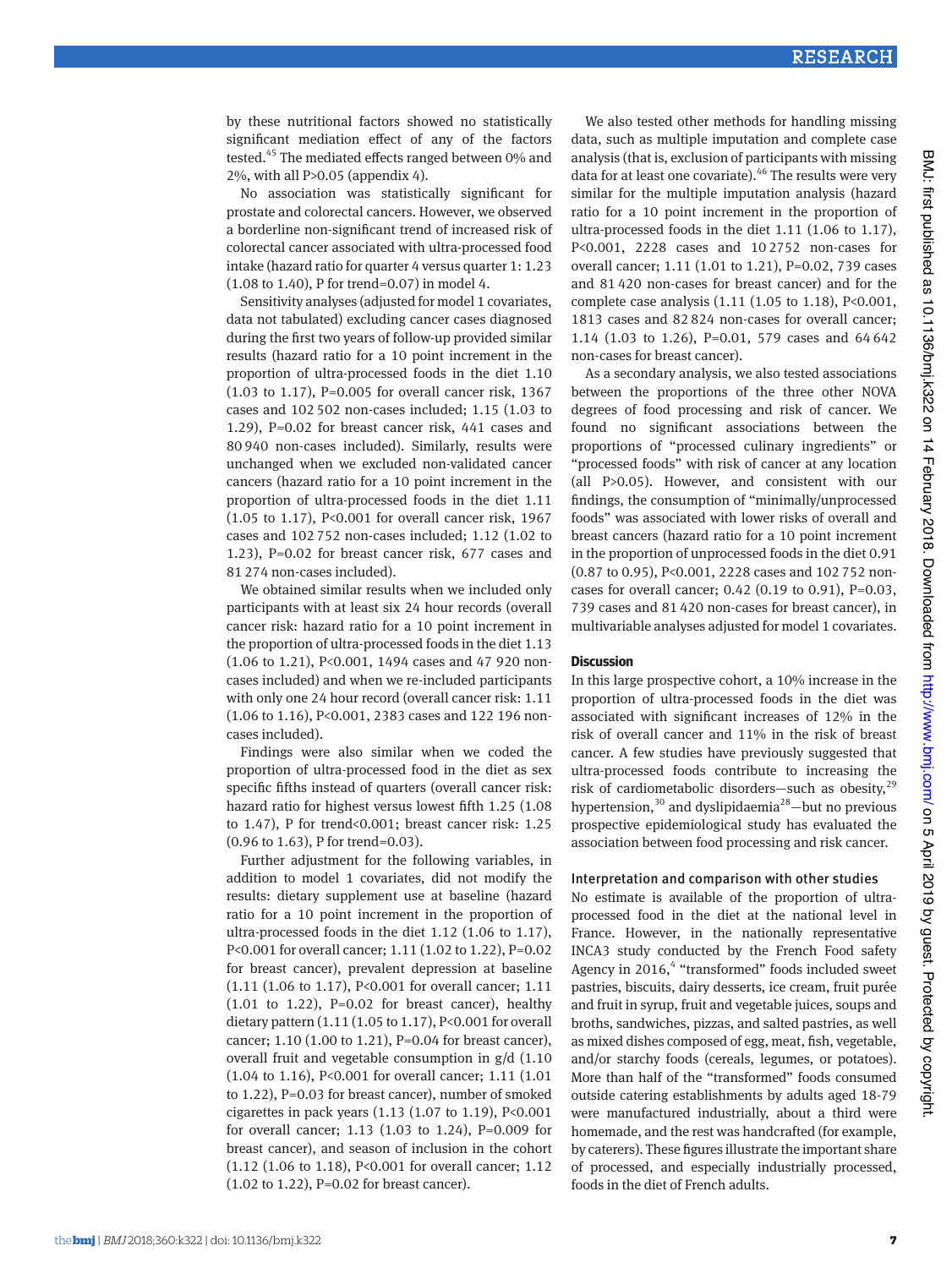Several hypotheses could be put forward to explain our findings. The first one relates to the generally poorer nutritional quality of diets rich in ultraprocessed foods. Diets that include a higher proportion of processed food products tended to be richer in energy, sodium, fat, and sugar and poorer in fibres and various micronutrients in several studies conducted in various countries. $10-17$   $19$  Ultra-processed foods have also been associated with a higher glycaemic response and a lower satiety effect. $47$  Although not the unique determinant, excessive energy, fat, and sugar intakes contribute to weight gain and risk of obesity, with obesity recognised as a major risk factor for post-menopausal breast, stomach, liver, colorectal, oesophagus, pancreas, kidney, gallbladder, endometrium, ovary, liver, and (advanced) prostate cancers and haematological malignancies.<sup>29</sup> For instance, body fatness in post-menopausal women is estimated to contribute 17% of the breast cancer burden.<sup>2</sup> Furthermore, most ultra-processed foods, such as dehydrated soups, processed meats, biscuits, and sauces, have a high salt content. Foods preserved with salt are associated with an increased risk of gastric cancer.<sup>29</sup> Conversely, dietary fibre intake decreases the risk of colorectal cancer, with a convincing level of evidence, $3^{29}$  and may also reduce the risk of breast cancer. $3$  However, the associations between ultra-processed food intake and risk of cancer observed in this study were statistically significant despite adjustment for body mass index and remained significant after further adjustment for a Western-type dietary pattern and/or the energy, fat, sugar, and salt content of the diet. Mediation analyses did not support a strong effect of the "nutritional quality" component in this association, suggesting that other bioactive compounds contained in ultra-processed food may contribute to explain the observed associations.

A second hypothesis concerns the wide range of additives contained in ultra-processed foods. Although maximum authorised levels normally protect the consumers against adverse effects of each individual substance in a given food product,  $48$  the effect on health of the cumulative intake across all ingested foods and potential cocktail/interaction effects remain largely unknown. More than 250 different additives are authorised for addition to food products in Europe and the US.<sup>22 49</sup> For some of them, experimental studies in animal or cellular models have suggested carcinogenic properties that deserve further investigation in humans.<sup>23 24 50-53</sup> One example is titanium dioxide  $(TiO<sub>2</sub>)$ , a common food additive that contains nanoscale particles and that is used as a whitening agent or in packaging in contact with food or drinks to provide a better texture and antimicrobial properties. Experimental studies, mainly conducted in rodent models, suggest that this additive could initiate or promote the development of pre-neoplastic lesions in the colon, as well as chronic intestinal inflammation. The World Health Organization and the International Agency for Research on Cancer evaluated  $\rm TiO_2$  as "possibly carcinogenic to humans" (group  $2B$ ).<sup>24</sup> The effects of intense artificial sweeteners such as aspartame on human metabolism and on the composition and functioning of gut microbiota are also controversial.<sup>53</sup> Although previous experimental studies in animals confirmed the safety of aspartame, their relevance to human health outcomes has been questioned, particularly regarding potential long term carcinogenicity.<sup>51</sup> Another concern is the formation of carcinogenic nitrosamines in meats containing sodium nitrite when meat is charred or overcooked. These N-nitroso compounds may be involved in causing colorectal cancer.<sup>23 52</sup>

Thirdly, food processing and particularly heat treatments produce neoformed contaminants (for example, acrylamide) in ultra-processed products such as fried potatoes, biscuits, bread, or coffee. A recent meta-analysis found a modest association between dietary acrylamide and risk of both kidney and endometrial cancer in non-smokers.<sup>54</sup> In addition, the European Food Safety Agency judged that evidence from animal studies was sufficient to classify acrylamide as genotoxic. $20$ 

Lastly, bisphenol A is another contaminant suspected of migrating from plastic packaging of ultraprocessed foods. Its endocrine disruptor properties led the European Chemicals Agency to judge it as "a substance of very high concern."<sup>55</sup> Increasing evidence suggests involvement in the development of several non-communicable diseases, including cancer linked to endocrinal disruptors. $21$ 

#### Strengths and limitations of study

Strengths of this study pertain to its prospective design and large sample size, along with a detailed and up to date assessment of dietary intake. Repeated 24 hour dietary records (including 3300 different food items) are more accurate than either food frequency questionnaires with aggregated food groups or household purchasing data. However, some limitations should be acknowledged. Firstly, as is generally the case in volunteer based cohorts, participants in the NutriNet-Santé cohort were more often women, with health conscious behaviours and higher socio-professional and educational levels than the general French population.<sup>56</sup> This might limit the generalisability of the findings and may have resulted in a lower incidence of cancer compared with national estimates (age and sex standardised incidence rate per 100 000 people per year: 786 cases in our cohort versus 972 cases in France<sup>57</sup>) and an overall lower exposure to ultra-processed foods, with less contrast between extreme categories. These points would tend to lead to underestimation of the strength of the associations. However, the possibility that selection bias may have led to an overestimation of some associations cannot be totally excluded. Secondly, some misclassification in the NOVA "ultra-processed food" category cannot be ruled out. Thirdly, despite a multi-source strategy for case ascertainment (combining validation of health events declared by participants, medicoadministrative databases from the health insurance,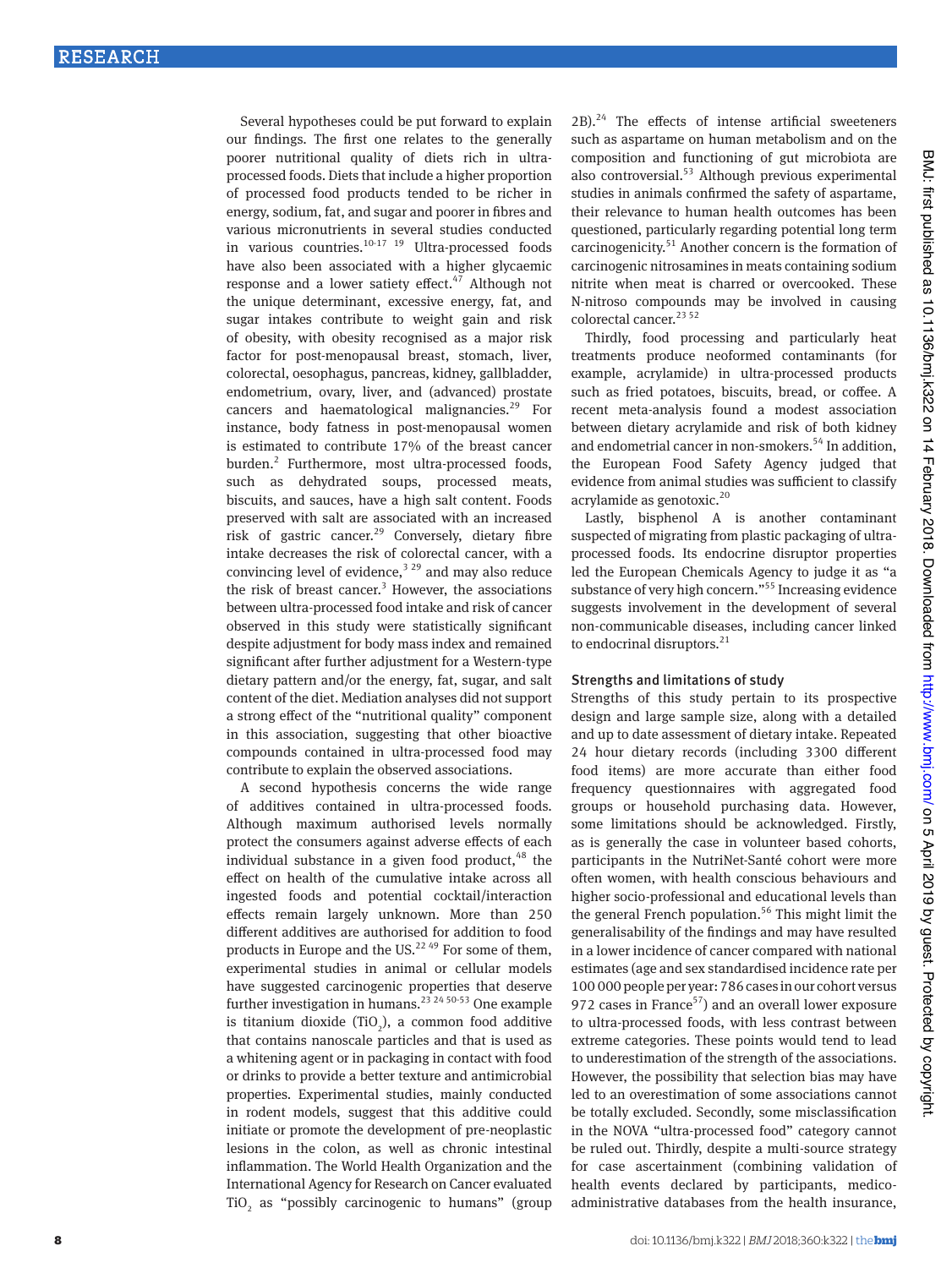and national death registry), exhaustive detection of cancer cases cannot be guaranteed. Furthermore, statistical power was limited for some cancer locations (such as colorectal cancer), which may have impaired our ability to detect hypothesised associations. Next, the length of follow-up was relatively limited, as the cohort was launched in 2009. It allowed us to study mostly mid-term associations between consumption of ultra-processed food and risk of cancer. As is usually the case in nutritional epidemiology, we made the assumption that the measured exposure at baseline (especially as we averaged a two year period of exposure) actually reflects more generally the usual eating habits of the individual during adulthood, including several years before his or her entry into the cohort. However, as some carcinogenic processes may take several decades, it will be important in the future to reassess the associations between ultraprocessed food and cancer risk in the cohort, to investigate longer term effects. This will be one of the perspectives of our work for the upcoming five to 10 years. Lastly, although we included a large range of confounding factors in the analyses, the hypothesis of residual confounding resulting from unmeasured behavioural factors and/or imprecision in the measure of included covariates cannot be entirely excluded owing to the observational design of this study. For instance, oral contraception was a binary variable in breast cancer models, as the precise doses, type, and duration of contraceptive use across reproductive life were not available. Randomised controlled trials have long been considered the only gold standard for elimination of confounding bias, but they do not capture consumption as it is in daily life. Moreover, a trial to investigate exposure for which a deleterious effect is suspected would not be ethically feasible. Our large observational cohort was therefore particularly adapted to provide insights in this field.

#### Conclusions and policy implications

To our knowledge, this study was the first to investigate and highlight an increase in the risk of overall—and more specifically breast—cancer associated with ultra-processed food intake. These results should be confirmed by other large scale, population based observational studies in different populations and settings. Further studies are also needed to better understand the relative effect of nutritional composition, food additives, contact materials, and neoformed contaminants in this relation. Rapidly increasing consumption of ultra-processed foods may drive an increasing burden of cancer and other non-communicable diseases. Thus, policy actions targeting product reformulation, taxation, and marketing restrictions on ultra-processed products and promotion of fresh or minimally processed foods may contribute to primary cancer prevention.<sup>6</sup> <sup>9</sup> Several countries have already introduced this aspect in their official nutritional recommendations in the name of the precautionary principle.<sup>58 59</sup>

We sincerely thank all the volunteers of the NutriNet-Santé cohort. We also thank Véronique Gourlet, Lucien Martinez, Nathalie Arnault, Stephen Besseau, Laurent Bourhis, Yasmina Chelghoum, Than Duong Van, Younes Esseddik, Paul Flanzy, Julien Allègre, Mac Rakotondrazafy, Régis Gatibelza, Fabien Szabo, Roland Andrianasolo, Fatoumata Diallo, Ludivine Ursule, Cédric Agaesse, Claudia Chahine, Anne-Elise Dussoulier, and Marion Genest for their technical contribution to the NutriNet-Santé study.

Contributors: TF and BS contributed equally and are co-frst authors. TF, BS, CJ, EKG, CAM, BA, and MT designed the research. SH, MT, CJ, and EKG conducted the research. TF did the statistical analysis, supervised by MT and BS. TF and MT wrote the paper. BS did sensitivity analyses and was in charge of the revision of the paper. All authors contributed to the data interpretation, revised each draf for important intellectual content, and read and approved the fnal manuscript. MT is the guarantor.

Funding: The NutriNet-Santé study was supported by the following public institutions: Ministère de la Santé, Institut de Veille Sanitaire (InVS), Institut National de la Prévention et de l'Education pour la Santé (INPES), Région Ile-de-France (CORDDIM), Institut National de la Santé et de la Recherche Médicale (INSERM), Institut National de la Recherche Agronomique (INRA), Conservatoire National des Arts et Métiers (CNAM), and Université Paris 13. MD and PF were funded by a PhD grant from the Cancéropôle Ile de France/Région Ile de France (public funding). BS was funded by the French National Cancer Institute (grant number INCa\_8085). Researchers were independent from funders. Funders had no role in the study design; the collection, analysis, and interpretation of data; the writing of the report; or the decision to submit the article for publication.

Competing interests: All authors have completed the ICMJE uniform disclosure form at www.icmje.org/coi\_disclosure.pdf (available on request from the corresponding author) and declare: no support from any organisation for the submitted work other than that described above; no fnancial relationships with any organisations that might have an interest in the submitted work in the previous three years; no other relationships or activities that could appear to have influenced the submitted work.

Ethical approval: The NutriNet-Santé study was approved by the Institutional Review Board of the French Institute for Health and Medical Research (IRB Inserm No 0000388FWA00005831) and the Commission Nationale de l'Informatique et des Libertés (CNIL No 908450/No 909216). Electronic informed consent was obtained from each participant.

Transparency statement: MT (the guarantor) affirms that the manuscript is an honest, accurate, and transparent account of the study being reported; that no important aspects of the study have been omitted; and that any discrepancies from the study as planned (and, if relevant, registered) have been explained.

Data sharing: No additional data available.

This is an Open Access article distributed in accordance with the Creative Commons Attribution Non Commercial (CC BY-NC 4.0) license, which permits others to distribute, remix, adapt, build upon this work non-commercially, and license their derivative works on diferent terms, provided the original work is properly cited and the use is non-commercial. See: http://creativecommons.org/licenses/ by-nc/4.0/.

- 1 Ferlay J, Soerjomataram I, Dikshit R, et al. Cancer incidence and mortality worldwide: sources, methods and major patterns in GLOBOCAN 2012. *Int J Cancer* 2015;136:E359-86. doi:10.1002/ ijc.29210
- 2 World Cancer Research Fund International/American Institute for Cancer Research. Cancer preventability estimates for diet, nutrition, body fatness, and physical activity. 2017. wcrf.org/cancerpreventability-estimates.
- Latino-Martel P, Cottet V, Druesne-Pecollo N, et al. Alcoholic beverages, obesity, physical activity and other nutritional factors, and cancer risk: A review of the evidence. *Crit Rev Oncol Hematol* 2016;99:308-23. doi:10.1016/j.critrevonc.2016.01.002
- 4 ANSES (French Agency for Food, Environmental and Occupational Health & Safety). Étude individuelle nationale des consommations alimentaires 3 (INCA 3). 2017. https://www.anses.fr/fr/content/ inca-3-evolution-des-habitudes-et-modes-de-consommation-denouveaux-enjeux-en-mati%C3%A8re-de.
- 5 Monteiro CA, Moubarac JC, Cannon G, Ng SW, Popkin B. Ultraprocessed products are becoming dominant in the global food system. *Obes Rev* 2013;14(Suppl 2):21-8. doi:10.1111/ obr.12107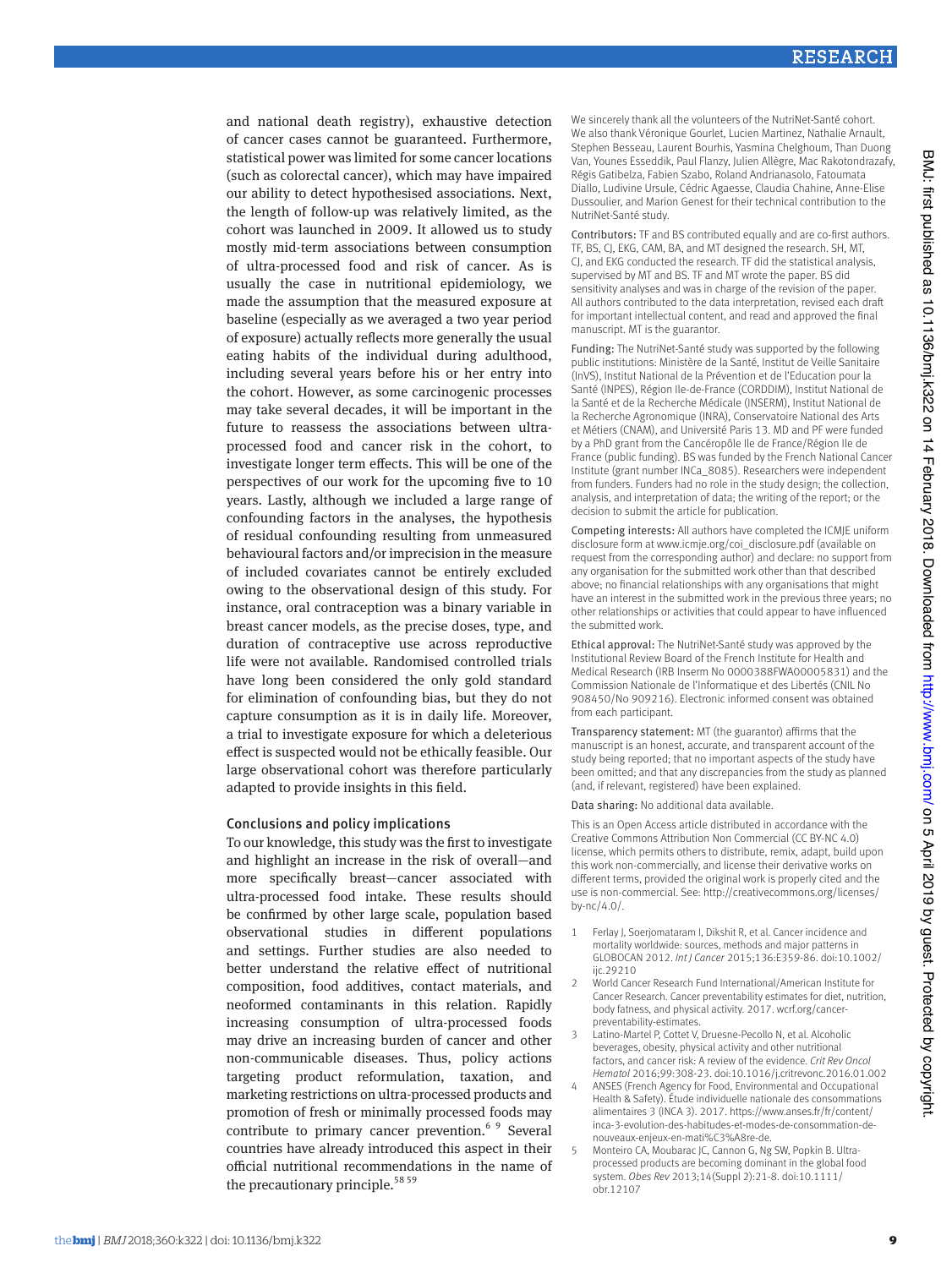- 6 Moodie R, Stuckler D, Monteiro C, et al, Lancet NCD Action Group. Profts and pandemics: prevention of harmful efects of tobacco, alcohol, and ultra-processed food and drink industries. *Lancet* 2013;381:670-9. doi:10.1016/S0140-6736(12)62089-3
- 7 Moubarac JC, Batal M, Martins AP, et al. Processed and ultraprocessed food products: consumption trends in Canada from 1938 to 2011. *Can J Diet Pract Res* 2014;75:15-21. doi:10.3148/75.1.2014.15
- 8 Venn D, Banwell C, Dixon J. Australia's evolving food practices: a risky mix of continuity and change. *Public Health Nutr* 2017;20:2549-58. doi:10.1017/S136898001600255X
- 9 Monteiro CA, Cannon G, Moubarac JC, Levy RB, Louzada MLC, Jaime PC. The UN Decade of Nutrition, the NOVA food classifcation and the trouble with ultra-processing. *Public Health Nutr* 2018;21:5- 17. doi:10.1017/S1368980017000234
- 10 Luiten CM, Steenhuis IH, Eyles H, Ni Mhurchu C, Waterlander WE. Ultra-processed foods have the worst nutrient profle, yet they are the most available packaged products in a sample of New Zealand supermarkets--CORRIGENDUM. *Public Health Nutr* 2016;19:539. doi:10.1017/S1368980015002840
- 11 Adams J, White M. Characterisation of UK diets according to degree of food processing and associations with socio-demographics and obesity: cross-sectional analysis of UK National Diet and Nutrition Survey (2008-12). *Int J Behav Nutr Phys Act* 2015;12:160. doi:10.1186/s12966-015-0317-y
- 12 Cediel G, Reyes M, da Costa Louzada ML, et al. Ultra-processed foods and added sugars in the Chilean diet (2010). *Public Health Nutr* 2018;21:125-33. doi:10.1017/S1368980017001161
- Costa Louzada ML, Martins AP, Canella DS, et al. Ultra-processed foods and the nutritional dietary profle in Brazil. *Rev Saude Publica* 2015;49:38.
- 14 Martínez Steele E, Baraldi LG, Louzada ML, Moubarac JC, Mozafarian D, Monteiro CA. Ultra-processed foods and added sugars in the US diet: evidence from a nationally representative cross-sectional study. *BMJ Open* 2016;6:e009892. doi:10.1136/ bmjopen-2015-009892
- 15 Moubarac JC, Martins AP, Claro RM, Levy RB, Cannon G, Monteiro CA, Evidence from Canada. Consumption of ultra-processed foods and likely impact on human health. *Public Health Nutr* 2013;16:2240-8. doi:10.1017/S1368980012005009
- 16 Moubarac JC, Batal M, Louzada ML, Martinez Steele E, Monteiro CA. Consumption of ultra-processed foods predicts diet quality in Canada. *Appetite* 2017;108:512-20. doi:10.1016/j. appet.2016.11.006
- 17 Poti JM, Mendez MA, Ng SW, Popkin BM. Is the degree of food processing and convenience linked with the nutritional quality of foods purchased by US households? *Am J Clin Nutr* 2015;101:1251- 62. doi:10.3945/ajcn.114.100925
- 18 Slimani N, Deharveng G, Southgate DA, et al. Contribution of highly industrially processed foods to the nutrient intakes and patterns of middle-aged populations in the European Prospective Investigation into Cancer and Nutrition study. *Eur J Clin Nutr* 2009;63(Suppl 4):S206-25. doi:10.1038/ejcn.2009.82
- 19 Louzada ML, Martins AP, Canella DS, et al. Impact of ultra-processed foods on micronutrient content in the Brazilian diet. *Rev Saude Publica* 2015;49:45.
- 20 Panel on Contaminants in the Food Chain. Acrylamide in food. *EFSA Journal* 2015;13:4104doi:10.2903/j.efsa.2015.4104.
- 21 Muncke J. Endocrine disrupting chemicals and other substances of concern in food contact materials: an updated review of exposure, efect and risk assessment. *J Steroid Biochem Mol Biol* 2011;127:118-27. doi:10.1016/j.jsbmb.2010.10.004
- 22 European Union. Database of authorized food additives. 2008. https://ec.europa.eu/food/safety/food\_improvement\_agents/ additives/database\_en.
- 23 Bouvard V, Loomis D, Guyton KZ, et al, International Agency for Research on Cancer Monograph Working Group. Carcinogenicity of consumption of red and processed meat. *Lancet Oncol* 2015;16:1599-600. doi:10.1016/S1470-2045(15)00444-1
- 24 IARC Working Group on the Evaluation of Carcinogenic Risks to Humans. Carbon black, titanium dioxide, and talc. *IARC Monogr Eval Carcinog Risks Hum* 2010;93:1-413.
- 25 Canella DS, Levy RB, Martins AP, et al. Ultra-processed food products and obesity in Brazilian households (2008-2009). *PLoS One* 2014;9:e92752. doi:10.1371/journal.pone.0092752
- 26 Juul F, Hemmingsson E. Trends in consumption of ultra-processed foods and obesity in Sweden between 1960 and 2010. *Public Health Nutr* 2015;18:3096-107. doi:10.1017/S1368980015000506
- 27 Louzada ML, Baraldi LG, Steele EM, et al. Consumption of ultraprocessed foods and obesity in Brazilian adolescents and adults. *Prev Med* 2015;81:9-15. doi:10.1016/j.ypmed.2015.07.018
- 28 Rauber F, Campagnolo PD, Hofman DJ, Vitolo MR. Consumption of ultra-processed food products and its efects on children's lipid profles: a longitudinal study. *Nutr Metab Cardiovasc Dis* 2015;25:116-22. doi:10.1016/j.numecd.2014.08.001
- 29 Mendonça RD, Pimenta AM, Gea A, et al. Ultraprocessed food consumption and risk of overweight and obesity: the University of Navarra Follow-Up (SUN) cohort study. *Am J Clin Nutr* 2016;104:1433-40. doi:10.3945/ajcn.116.135004
- 30 Mendonça RD, Lopes AC, Pimenta AM, Gea A, Martinez-Gonzalez MA, Bes-Rastrollo M. Ultra-Processed Food Consumption and the Incidence of Hypertension in a Mediterranean Cohort: The Seguimiento Universidad de Navarra Project. *Am J Hypertens* 2017;30:358-66.
- 31 Hercberg S, Castetbon K, Czernichow S, et al. The Nutrinet-Santé Study: a web-based prospective study on the relationship between nutrition and health and determinants of dietary patterns and nutritional status. *BMC Public Health* 2010;10:242. doi:10.1186/1471-2458-10-242
- Vergnaud AC, Touvier M, Méjean C, et al. Agreement between webbased and paper versions of a socio-demographic questionnaire in the NutriNet-Santé study. *Int J Public Health* 2011;56:407-17. doi:10.1007/s00038-011-0257-5
- 33 Lassale C, Péneau S, Touvier M, et al. Validity of web-based selfreported weight and height: results of the Nutrinet-Santé study. *J Med Internet Res* 2013;15:e152. doi:10.2196/jmir.2575
- 34 Touvier M, Méjean C, Kesse-Guyot E, et al. Comparison between web-based and paper versions of a self-administered anthropometric questionnaire. *Eur J Epidemiol* 2010;25:287-96. doi:10.1007/ s10654-010-9433-9
- 35 Craig CL, Marshall AL, Sjöström M, et al. International physical activity questionnaire: 12-country reliability and validity. *Med Sci Sports Exerc* 2003;35:1381-95. doi:10.1249/01. MSS.0000078924.61453.FB
- 36 Touvier M, Kesse-Guyot E, Méjean C, et al. Comparison between an interactive web-based self-administered 24 h dietary record and an interview by a dietitian for large-scale epidemiological studies. *Br J Nutr* 2011;105:1055-64. doi:10.1017/ S0007114510004617
- Lassale C, Castetbon K, Laporte F, et al. Validation of a Web-based, self-administered, non-consecutive-day dietary record tool against urinary biomarkers. *Br J Nutr* 2015;113:953-62. doi:10.1017/ S0007114515000057
- 38 Lassale C, Castetbon K, Laporte F, et al. Correlations between Fruit, Vegetables, Fish, Vitamins, and Fatty Acids Estimated by Web-Based Nonconsecutive Dietary Records and Respective Biomarkers of Nutritional Status. *J Acad Nutr Diet* 2016;116:427-438.e5. doi:10.1016/j.jand.2015.09.017
- 39 Le Moulenc N, Deheeger M, Preziozi P, et al. Validation du manuel photo utilisé pour l'enquête alimentaire de l'étude SU.VI. MAX[Validation of the food portion size booklet used in the SU.VI. MAX study]. *Cahiers de Nutrition et de Diététique* 1996;31:158-64.
- 40 Black AE. Critical evaluation of energy intake using the Goldberg cut-off for energy intake:basal metabolic rate. A practical guide to its calculation, use and limitations. *Int J Obes Relat Metab Disord* 2000;24:1119-30. doi:10.1038/sj.ijo.0801376
- 41 Etude Nutrinet Santé. *Table de composition des aliments, étude NutriNet-Santé [Food composition table, NutriNet-Santé study]* . Les éditions INSERM/Economica, 2013.
- 42 Monteiro CA, Cannon G, Levy RB, et al. NOVA. The star shines bright. *World Nutrition* 2016;7:28-38.
- 43 Moubarac JC, Parra DC, Cannon G, Monteiro CA. Food Classifcation Systems Based on Food Processing: Signifcance and Implications for Policies and Actions: A Systematic Literature Review and Assessment. *Curr Obes Rep* 2014;3:256-72. doi:10.1007/s13679- 014-0092-0
- 44 Julia C, Martinez L, Allès B, et al. Contribution of ultra-processed foods in the diet of adults from the French NutriNet-Santé study. *Public Health Nutr* 2018;21:27-37. doi:10.1017/S1368980017001367
- 45 Lange T, Vansteelandt S, Bekaert M. A simple unifed approach for estimating natural direct and indirect efects. *Am J Epidemiol* 2012;176:190-5. doi:10.1093/aje/kwr525
- 46 Sterne JA, White IR, Carlin JB, et al. Multiple imputation for missing data in epidemiological and clinical research: potential and pitfalls. *BMJ* 2009;338:b2393. doi:10.1136/bmj.b2393
- Fardet A. Minimally processed foods are more satiating and less hyperglycemic than ultra-processed foods: a preliminary study with 98 ready-to-eat foods. *Food Funct* 2016;7:2338-46. doi:10.1039/ C6FO00107F
- 48 World Health Organization. Food additives. 2017. http://www.who. int/mediacentre/factsheets/food-additives/en/.
- 49 US Food and Drug Administration. Food additive status list. 2017. https://www.fda.gov/food/ingredientspackaginglabeling/ foodadditivesingredients/ucm091048.htm.
- 50 Chang X, Zhang Y, Tang M, Wang B. Health efects of exposure to nano-TiO2: a meta-analysis of experimental studies. *Nanoscale Res Lett* 2013;8:51. doi:10.1186/1556-276X-8-51
- 51 Panel on Food Additives and Nutrient Sources Added to Food. Opinion on the re-evaluation of aspartame (E 951) as a food additive. *EFSA Journal* 2013;11:3496.